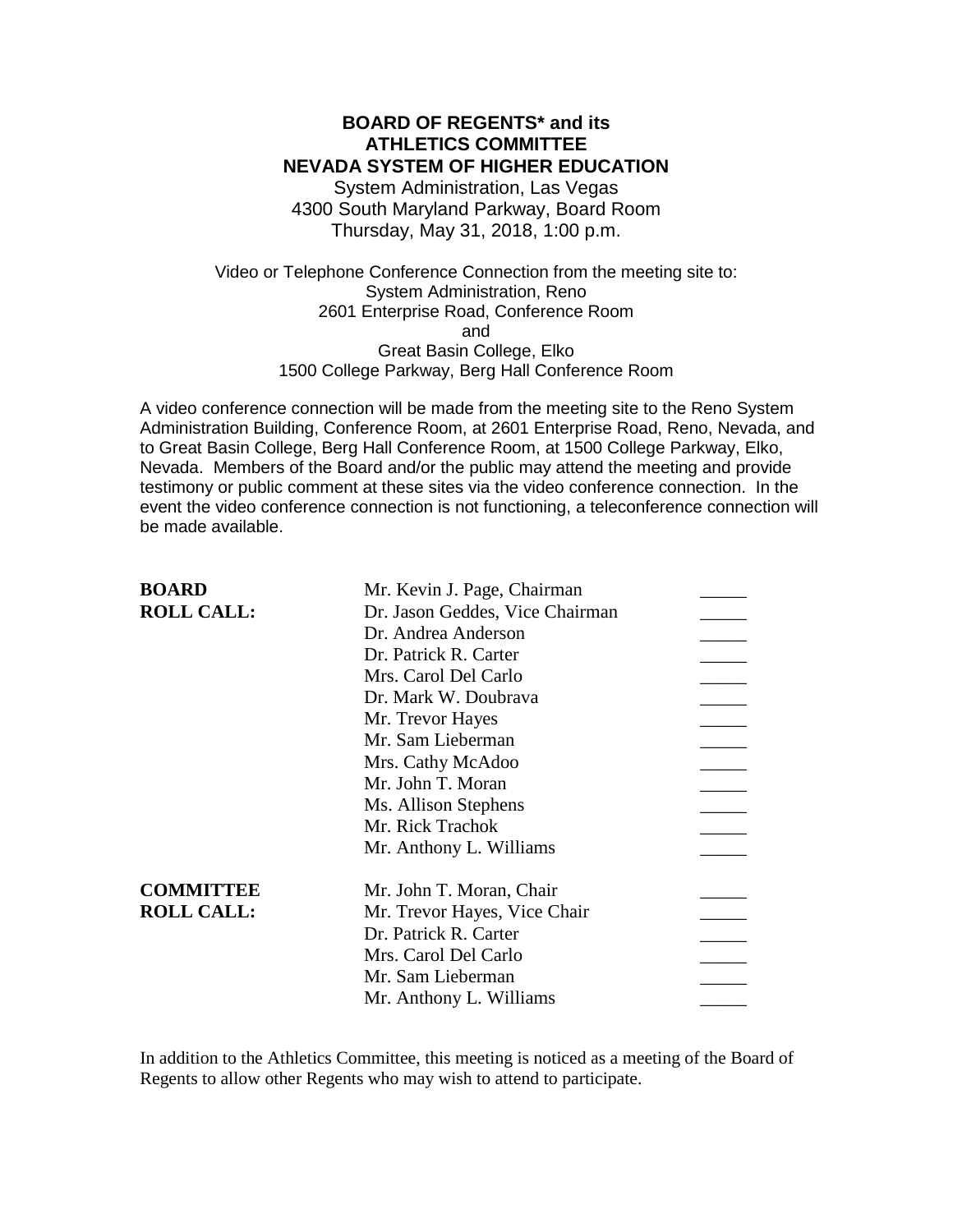## **IMPORTANT INFORMATION ABOUT THE AGENDA AND PUBLIC MEETING**

**NOTE:** Below is an agenda of all items scheduled to be considered. Notification is hereby provided that items on the agenda may be taken out of the order presented, including moving an item to a different day if the meeting is noticed for more than one day, two or more agenda items may be combined for consideration, and an agenda item may be removed from the agenda or discussion relating to an item on the agenda may be delayed at any time.

In accordance with the Board of Regents' Bylaws, Title I, Article V, Section 20, items voted on may be the subject of a motion to reconsider at this meeting. A motion to reconsider an item may be made at any time before adjournment of this meeting. Similarly, if an item is tabled at any time during the meeting, it may, by proper motion and vote, be taken from the table and thereafter be the subject of consideration and action at any time before adjournment of this meeting.

\* The Board's Committee meetings take place in accordance with the agendas published for those Committees. Regents who are not members of the Committees may attend the Committee meetings and participate in the discussion of Committee agenda items. However, action items will only be voted on by the members of each Committee, unless a Regent is temporarily made a member of that Committee under Board of Regents' Bylaws, Title 1, Article VI, Section 6. The full Board of Regents will consider Committee action items in accordance with the Board of Regents' agenda published for the current or for a subsequent meeting.

In accordance with the Board of Regents' Bylaws, Title 1, Art. V, Section 13, a quorum may be gained by telephonic hookup.

Some agenda items are noted as having accompanying reference material. Reference material may be accessed on the electronic version of the agenda by clicking the reference link associated with a particular item. The agenda and associated reference material may also be accessed on the Internet by visiting the Board of Regents' website at:

## <https://nshe.nevada.edu/leadership-policy/board-of-regents/meeting-agendas/>

Many public libraries have publicly accessible computer terminals. Copies of the reference material and any additional support materials that are submitted to the Board of Regents' Office and then distributed to the members of the Board of Regents after the mailing of this agenda but before the meeting, will be made available as follows: 1. Copies of any such materials are available at the Board of Regents' Office at 2601 Enterprise Road, Reno, Nevada and the Board of Regents' Office at 4300 S. Maryland Parkway, Las Vegas, Nevada. A copy may be requested by calling Winter Lipson at (702) 889-8426; 2. Copies of any such materials will also be available at the meeting site.

Reasonable efforts will be made to assist and accommodate physically disabled persons attending the meeting. Please call the Board office at (775) 784-4958 in advance so that arrangements may be made.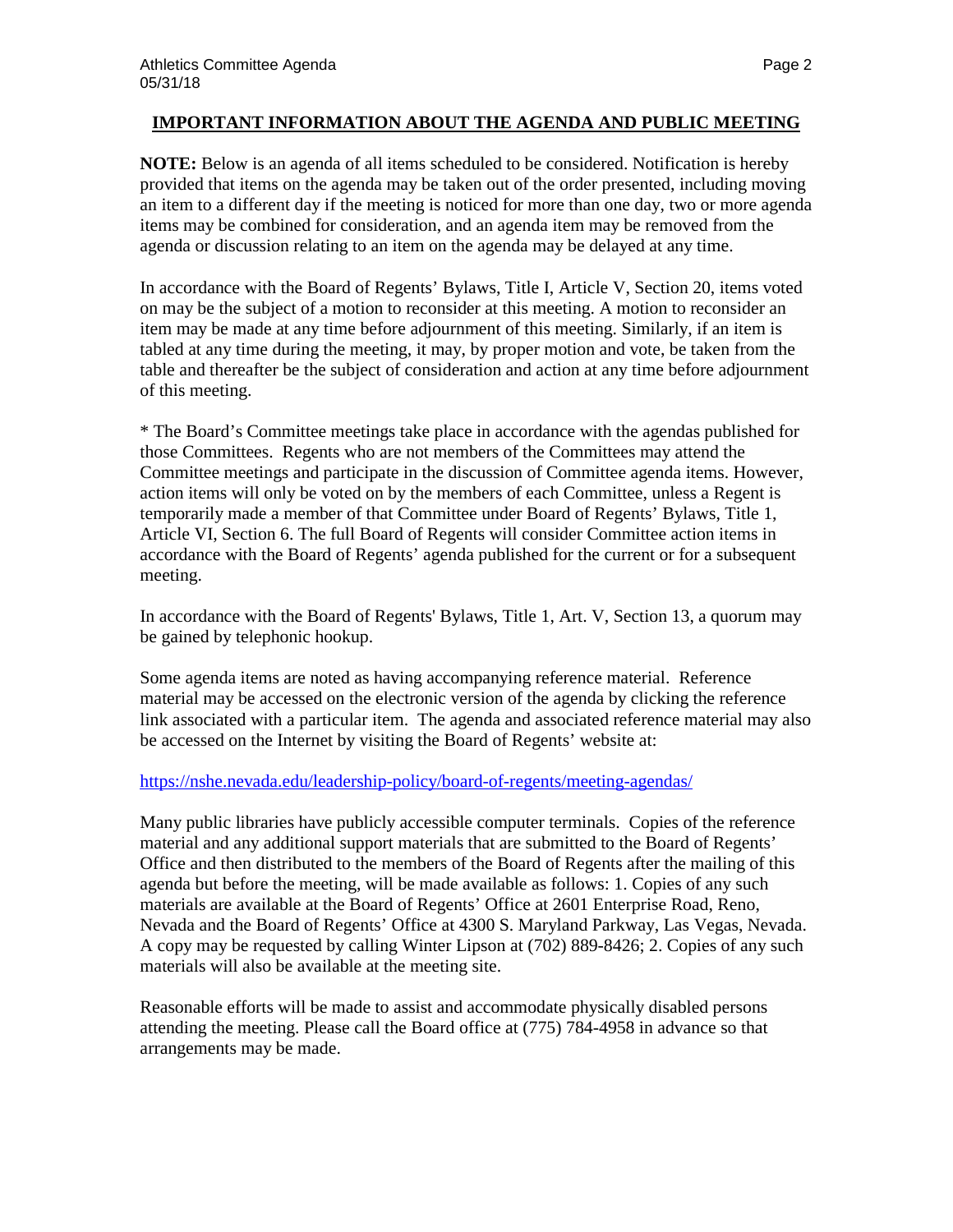## **1. PUBLIC COMMENT INFORMATION ONLY**

Public comment will be taken during this agenda item. No action may be taken on a matter raised under this item until the matter is included on an agenda as an item on which action may be taken. Comments will be limited to three minutes per person. Persons making comment will be asked to begin by stating their name for the record and to spell their last name. The Committee Chair may elect to allow additional public comment on a specific agenda item when that agenda item is being considered.

In accordance with Attorney General Opinion No. 00-047, as restated in the Attorney General's Open Meeting Law Manual, the Chair may prohibit comment if the content of that comment is a topic that is not relevant to, or within the authority of, the Board of Regents, or if the content is willfully disruptive of the meeting by being irrelevant, repetitious, slanderous, offensive, inflammatory, irrational or amounting to personal attacks or interfering with the rights of other speakers.

## **2. MINUTES FOR POSSIBLE ACTION**

Request is made for approval of the minutes of the February 22, 2018, meeting. *[\(Ref. ATH-2\)](https://nshe.nevada.edu/wp-content/uploads/file/BoardOfRegents/Agendas/2018/may-mtgs/ath-refs/ATH-2.pdf)*

*ESTIMATED TIME: 5 mins.*

## **3. NCAA/NJCAA COMPLIANCE INFORMATION ONLY**

The Athletic Directors for UNR, UNLV and CSN will provide an overview of the NCAA/NJCAA compliance obligations on various "need to know topics" including the rules related to extra benefits, academic eligibility and misconduct, athletic scholarship limits, and amateur status. *[\(Ref. ATH-3\)](https://nshe.nevada.edu/wp-content/uploads/file/BoardOfRegents/Agendas/2018/may-mtgs/ath-refs/ATH-3.pdf)*

*ESTIMATED TIME: 30 mins.*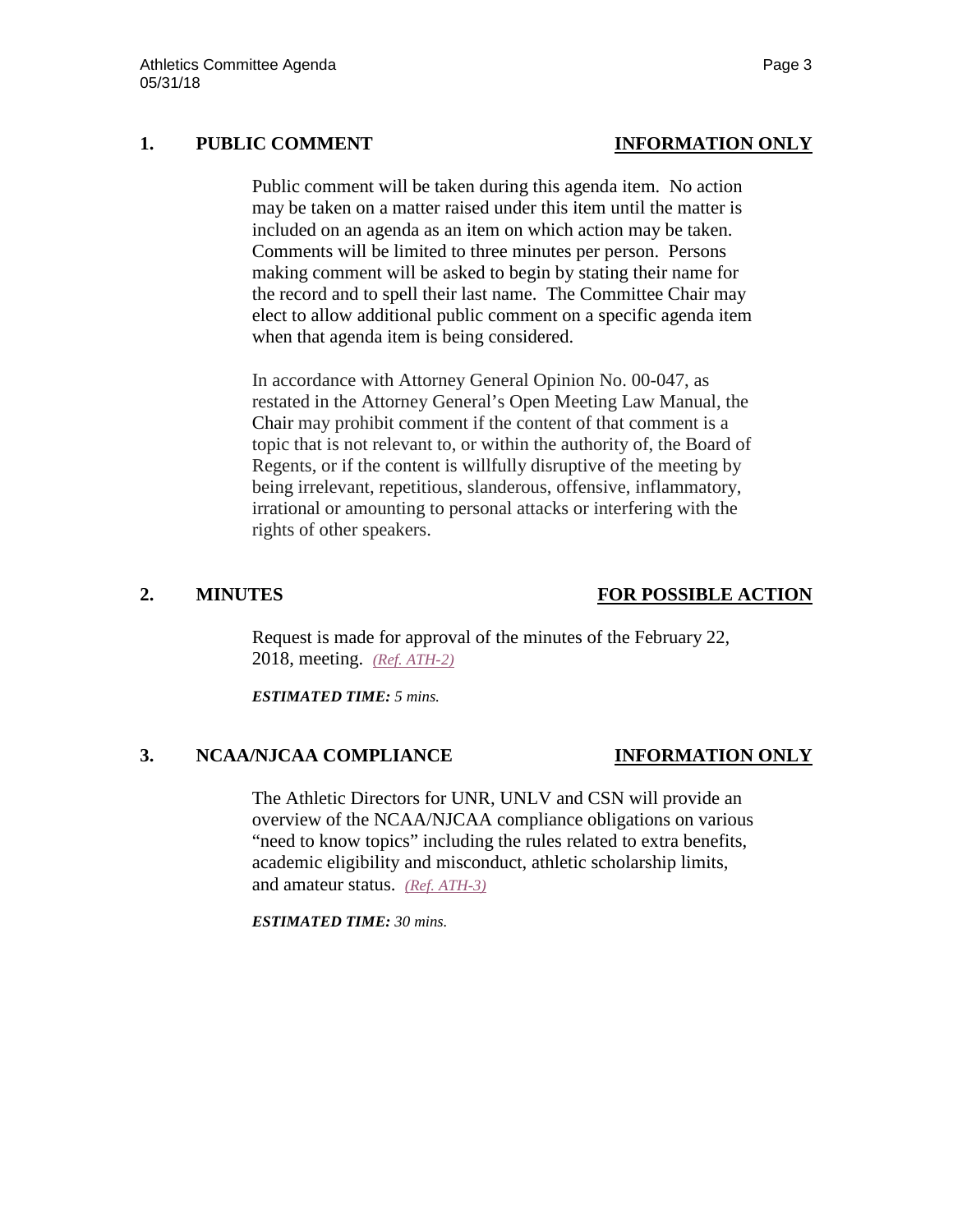# **4.** *HANDBOOK* **AND** *PROCEDURES AND* **FOR POSSIBLE ACTION**

## *GUIDELINES MANUAL* **REVISIONS, USE OF APPROVED EMPLOYMENT CONTRACT TEMPLATE FOR ATHLETIC DIRECTORS AND COACHES**

The Committee will review, discuss, and possibly approve proposed changes to provisions of the *Board of Regents' Handbook (Title 4, Chapter 24, Section 1, Subsection 10)* and the *Procedures and Guidelines Manual (Chapter 5, Section 14)* governing the circumstances under which the Board-approved employment contract template for athletic directors and coaches must be used by the institutions. *[\(Refs. ATH-4a,](https://nshe.nevada.edu/wp-content/uploads/file/BoardOfRegents/Agendas/2018/may-mtgs/ath-refs/ATH-4a.pdf) [ATH-4b](https://nshe.nevada.edu/wp-content/uploads/file/BoardOfRegents/Agendas/2018/may-mtgs/ath-refs/ATH-4b.pdf) and [ATH-4c\)](https://nshe.nevada.edu/wp-content/uploads/file/BoardOfRegents/Agendas/2018/may-mtgs/ath-refs/ATH-4c.pdf)*

*ESTIMATED TIME: 20 mins.*

## **5. NEW BUSINESS INFORMATION ONLY**

Items for consideration at future meetings may be suggested. Any discussion of an item under "New Business" is limited to description and clarification of the subject matter of the item, which may include the reasons for the request.

*ESTIMATED TIME: 5 mins.*

## **6. PUBLIC COMMENT INFORMATION ONLY**

Public comment will be taken during this agenda item. No action may be taken on a matter raised under this item until the matter is included on an agenda as an item on which action may be taken. Comments will be limited to three minutes per person. Persons making comment will be asked to begin by stating their name for the record and to spell their last name. The Committee Chair may elect to allow additional public comment on a specific agenda item when that agenda item is being considered.

In accordance with Attorney General Opinion No. 00-047, as restated in the Attorney General's Open Meeting Law Manual, the Chair may prohibit comment if the content of that comment is a topic that is not relevant to, or within the authority of, the Board of Regents, or if the content is willfully disruptive of the meeting by being irrelevant, repetitious, slanderous, offensive, inflammatory, irrational or amounting to personal attacks or interfering with the rights of other speakers.